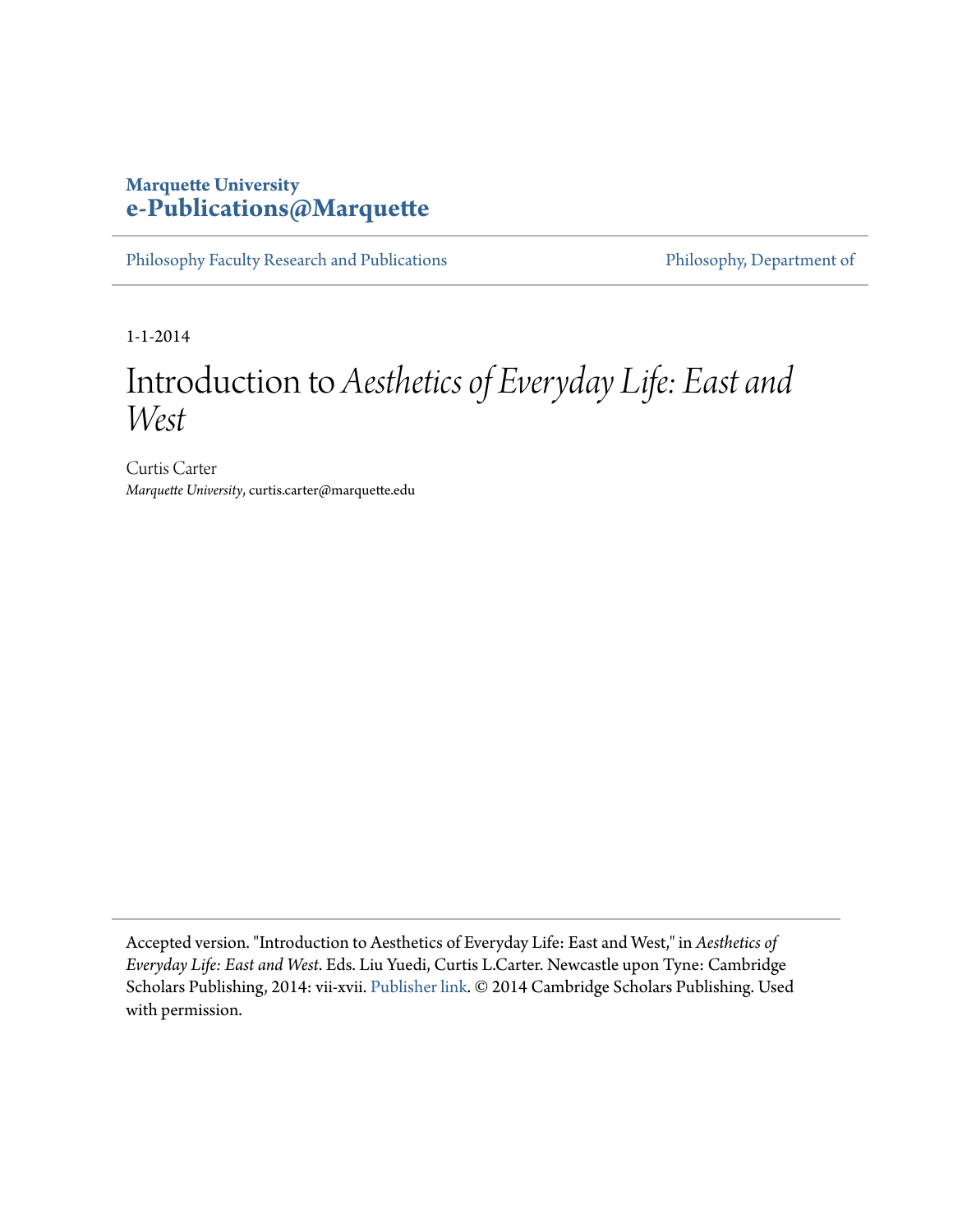# Introduction to *Aesthetics of Everyday Life: East and West*

Liu Yuedi *Chinese Academy of Social Sciences*  Curtis L. Carter *Department of Philosophy, Marquette University Milwaukee, WI*

As a recent trend of aesthetics worldwide, the aesthetics of everyday life rejects a narrow, art-centered methodology for aesthetics, and points to the continuities between aesthetic/artistic experience and everyday experience. Following this development, the subject matter of aesthetics and aesthetic engagements ceases to be merely about artworks or nature with a focus on a narrowly construed canonical set of aesthetic properties. The notion of aesthetic experience has also been expanded to accommodate a wider range of human experiences. Under the influences of the aesthetics of everyday life, aesthetic analysis has extended to all areas of living world, significantly broadening the range of studies in aesthetics. Given these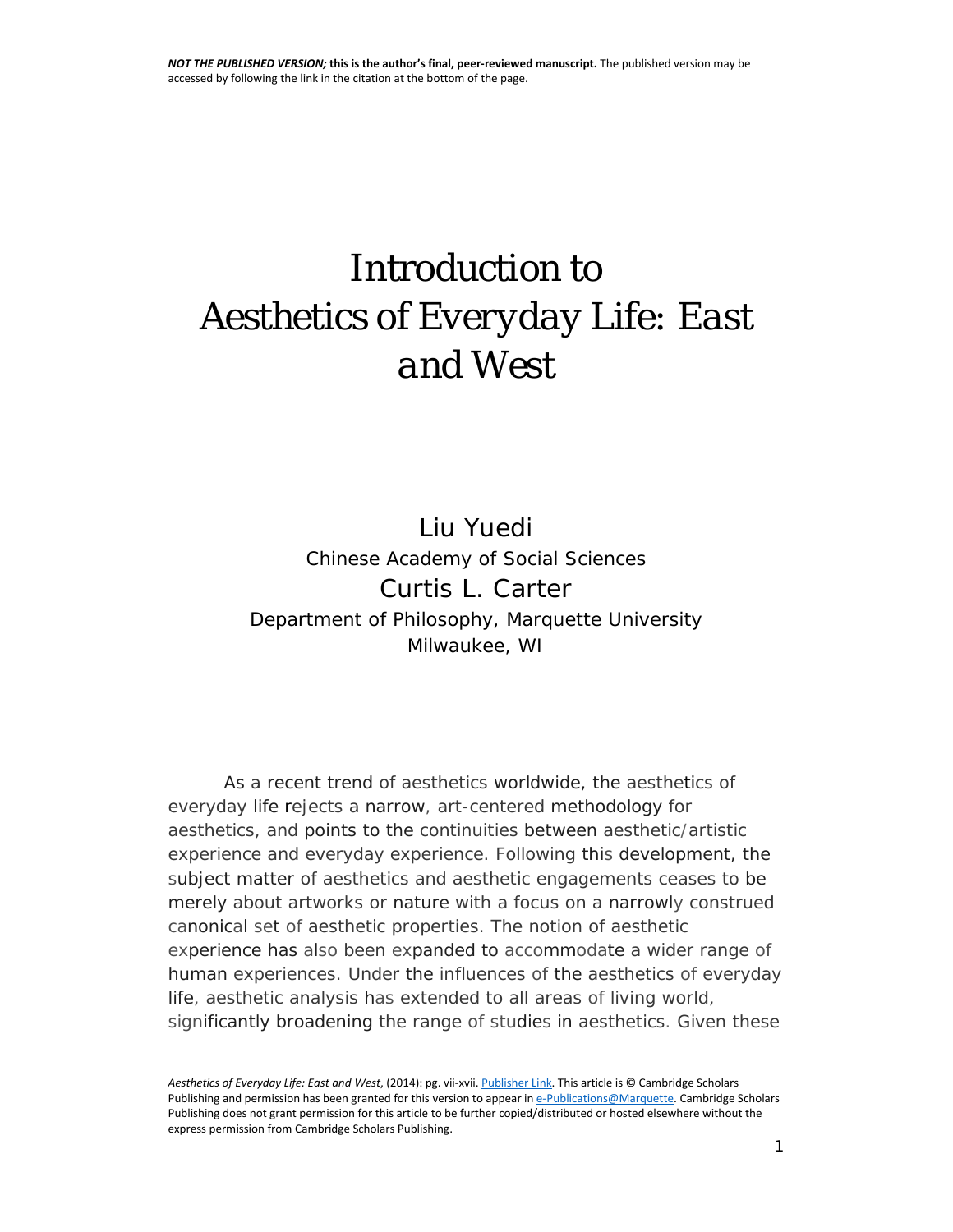developments, it is not difficult to see that the aesthetics of everyday life is beginning to prosper in both western and eastern aesthetics.

#### **The Rise of Aesthetics of Everyday Life: West and East**

Since its inception, the aesthetics of everyday life has become a stream of thought with a global ambition. This interest has led to numerous systematic and in-depth works on this topic, some of which were conducted by the authors represented in this volume.<sup>1</sup> However, these developments still need to be sorted out and subjected to critical examination. This is one reason for the appearance of this anthology, focused on this new development of aesthetics, with essays by nine Western philosophers and another four from the East. In their discussion of the aesthetics of everyday life, these scholars offer concepts and theories necessary to the understanding of this approach to contemporary studies. The subtitle "West and East" signals an interest in the global scope of the views to be considered here, A salient feature of this book is that it not only represents the recent developments of the aesthetics of everyday life in the West, but also highlights the interaction between scholars in the West and the East on this topic.' Thus, the project is intended as a contribution toward mutual progress in the collaboration between Western and Eastern aesthetics. What distinguishes this book from other anthologies and monographs on this topic is that it attempts to reconstruct the aesthetics of everyday life through cultural dialogue between the West and the East, with a view to building a new form of aesthetics of everyday life, as seen from a global perspective.

In September 2012, an international conference on the "Aesthetics Towards Everyday Life: East and West" was held in China, the first ever international conference on the subject matter. During the conference, over eighty scholars from across the world discussed a range of topics including "the relation between aesthetics and everyday life," "the boundaries of art and life," "Eastern wisdom and everyday life aesthetics," "the relation of modem and contemporary arts to everyday life aesthetics," "environmental aesthetics and new media and everyday life aesthetics." The conference also provided opportunities for discussions on "urban life aesthetics" and the

*Aesthetics of Everyday Life: East and West*, (2014): pg. vii-xvii[. Publisher Link.](http://www.cambridgescholars.com/aesthetics-of-everyday-life) This article is © Cambridge Scholars Publishing and permission has been granted for this version to appear in [e-Publications@Marquette.](http://epublications.marquette.edu/) Cambridge Scholars Publishing does not grant permission for this article to be further copied/distributed or hosted elsewhere without the express permission from Cambridge Scholars Publishing.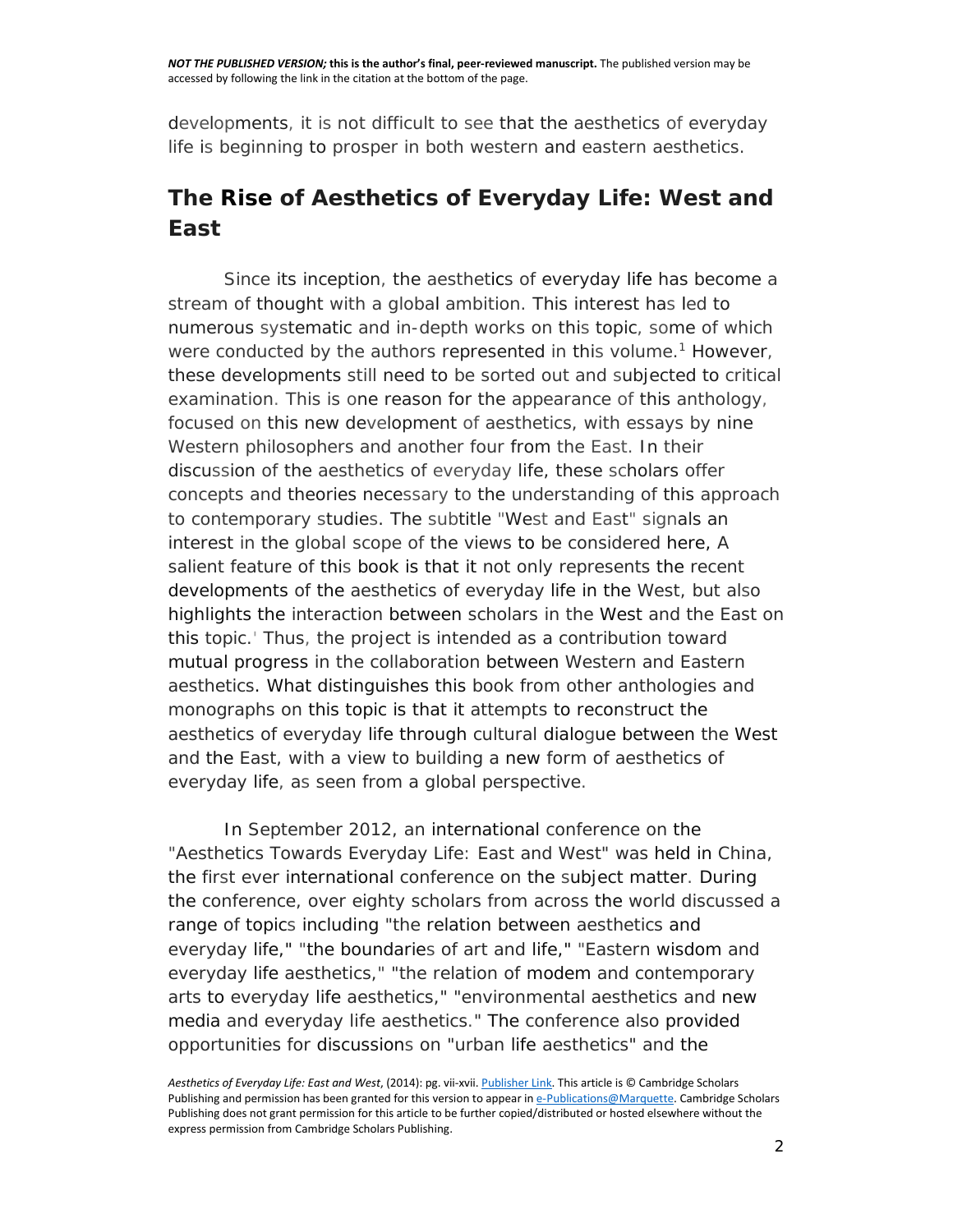"contributions of Chinese history to everyday life aesthetics." This book comprises a collection of the papers presented at the conference, with invited essays by four additional scholars whose work is important to the subject.

Unlike previous developments in aesthetics focused on the arts or on nature and contemporary environmental aesthetics, which mainly had their origins in the West followed by their introduction to aestheticians in the East, the aesthetics of everyday life appeared concurrently in both the West and the East. As a result, their common interest in this topic offers the basis for scholars in the West and East to proceed as equal partners in forging new territory for investigating the theoretical and practical dimensions of the aesthetics of everyday life.

Since Eastern aesthetics is traditionally concerned with the art of living, Eastern philosophers may prefer to use the term "living' Aesthetics" or "Aesthetics of Living."<sup>2</sup> "Everyday life" tends to designate only an aspect of human existence, while "the Art of Living" acknowledges the presence of the aesthetic throughout human experiences. This amounts to saying that there is a deep-rooted tradition of living aesthetics in the East. Whether it is Chinese literati art or folk art, Japanese chado or gardening, or Korean porcelain or folk painting, all are part of the artistic expression of living aesthetics. For that matter, aesthetic traditions as such in many cultures have been passed on, without discontinuity, since ancient times, and today these tradit ions have undergone a creative transformation with heightened attention to living aesthetics in everyday life experiences.

More importantly, Chinese Confucian/Taoist aesthetics and Indian Zen aesthetics, among others, are essential sources of living aesthetics in East Asian cultures. The same can be said of aestheticians from the East, who believe that Chinese, Japanese and Korean traditional aesthetics offer a "prototype" of living aesthetics. For example, it is important to note that, living aesthetics, or the idea of artful life, constitutes the fundamental paradigm of Chinese classical aesthetics, whose primary sources are Confucian aesthetics and Taoist aesthetics, with Zen aesthetics as a later addition. However, building on these roots of Chinese classical aesthetics since Lao Zi (circa 604-

*Aesthetics of Everyday Life: East and West*, (2014): pg. vii-xvii[. Publisher Link.](http://www.cambridgescholars.com/aesthetics-of-everyday-life) This article is © Cambridge Scholars Publishing and permission has been granted for this version to appear in [e-Publications@Marquette.](http://epublications.marquette.edu/) Cambridge Scholars Publishing does not grant permission for this article to be further copied/distributed or hosted elsewhere without the express permission from Cambridge Scholars Publishing.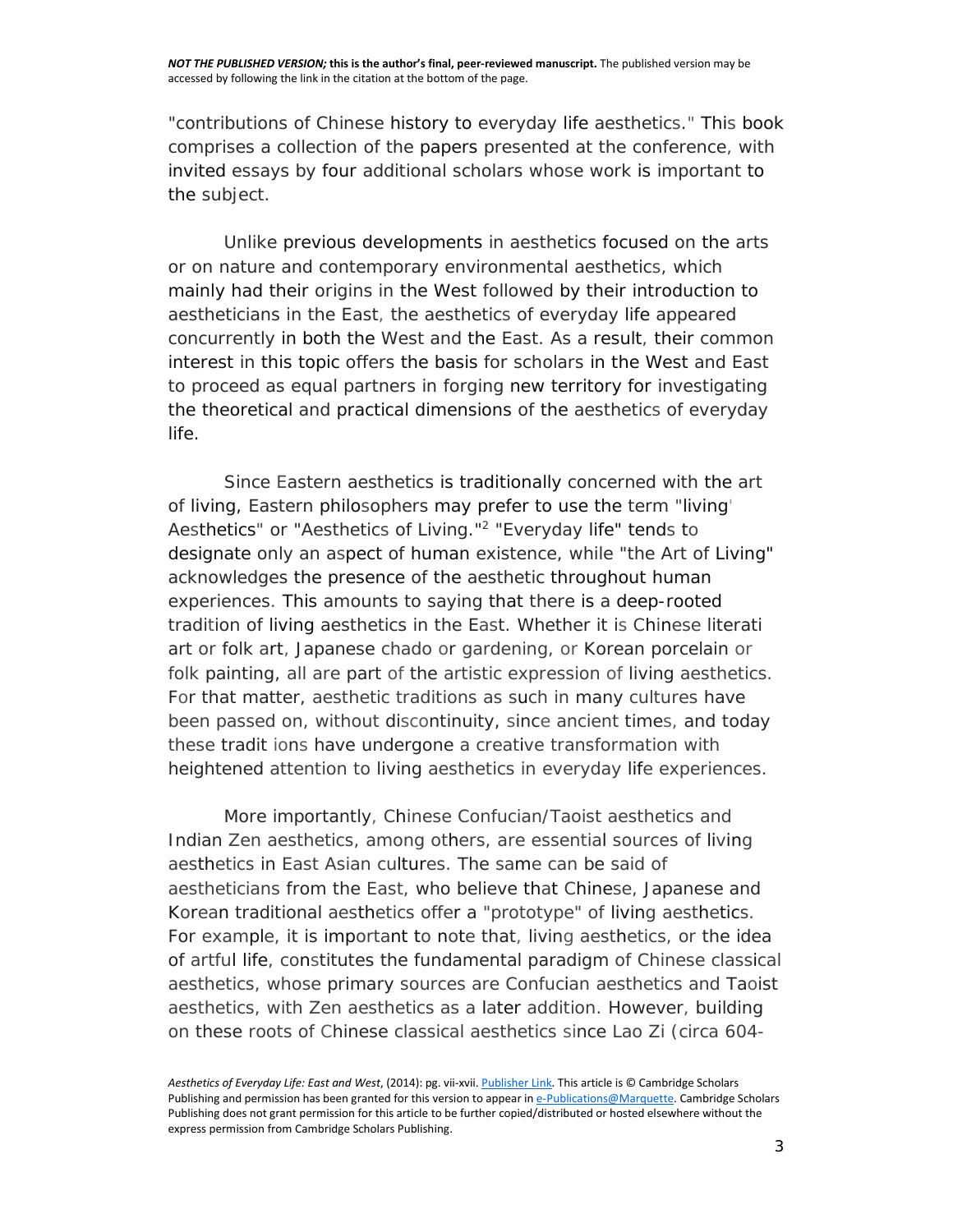531 BC) and Confucius (551-497 BC), Chinese aesthetics has been on the path toward living aesthetics. Here, the point is that Chinese aesthetics is, at the outset, oriented towards everyday life, a most profound difference from European classical aesthetics.

Some Western scholars agree that the "art of living" centers on a "spiritual tradition" such as Zen, and in its construction has the human experience of the ordinary as its core.<sup>3</sup> Hence, the idea of "artful life" also exists in Western aesthetics, to a lesser degree, traceable to the aesthetics of Nietzsche, and finds expression in Foucault's postmodern notion of "aestheticization of existence," even it is a Socratic reflection from Plato to Foucault. <sup>4</sup> In his recently published *Life as Art: Aesthetics and the Creation of Self* (2012), Zachary Simpson defines "life as art" as follows:

[it] is the persistent attempt to actualize the aesthetic in and through one's living, seeing and thinking. This means integrating the essence of the work of art into how one shapes the contours and dimensions of one's being ... what emerges in the artful life, just like in all successful works of an, is an autonomous creation, which bears within it the traces of its production… .5

Simpson's account of life as art carries aesthetics forward into everyday life aesthetics. However, his view assumes that aesthetics, as it functions in respect to art, remains the prototype for how aesthetics might relate to other aspects of everyday life.

#### **Social Background: the Aestheticization of Everyday Life**

Why is the aesthetics of everyday life becoming popular today? The answer lies in part with recent developments in global society.<sup>6</sup> "The aesthetics of everyday life" has become a common concern for aestheticians across the world in that it represents a reaction to the profound worldwide changes in contemporary culture and art. In the context of globalization, there exists a two-way pan-aesthetic movement across the world, including a movement of "life as art" (drawing elements of everyday life into art) with a expansion of aesthetics into everyday life relatively. The corresponding element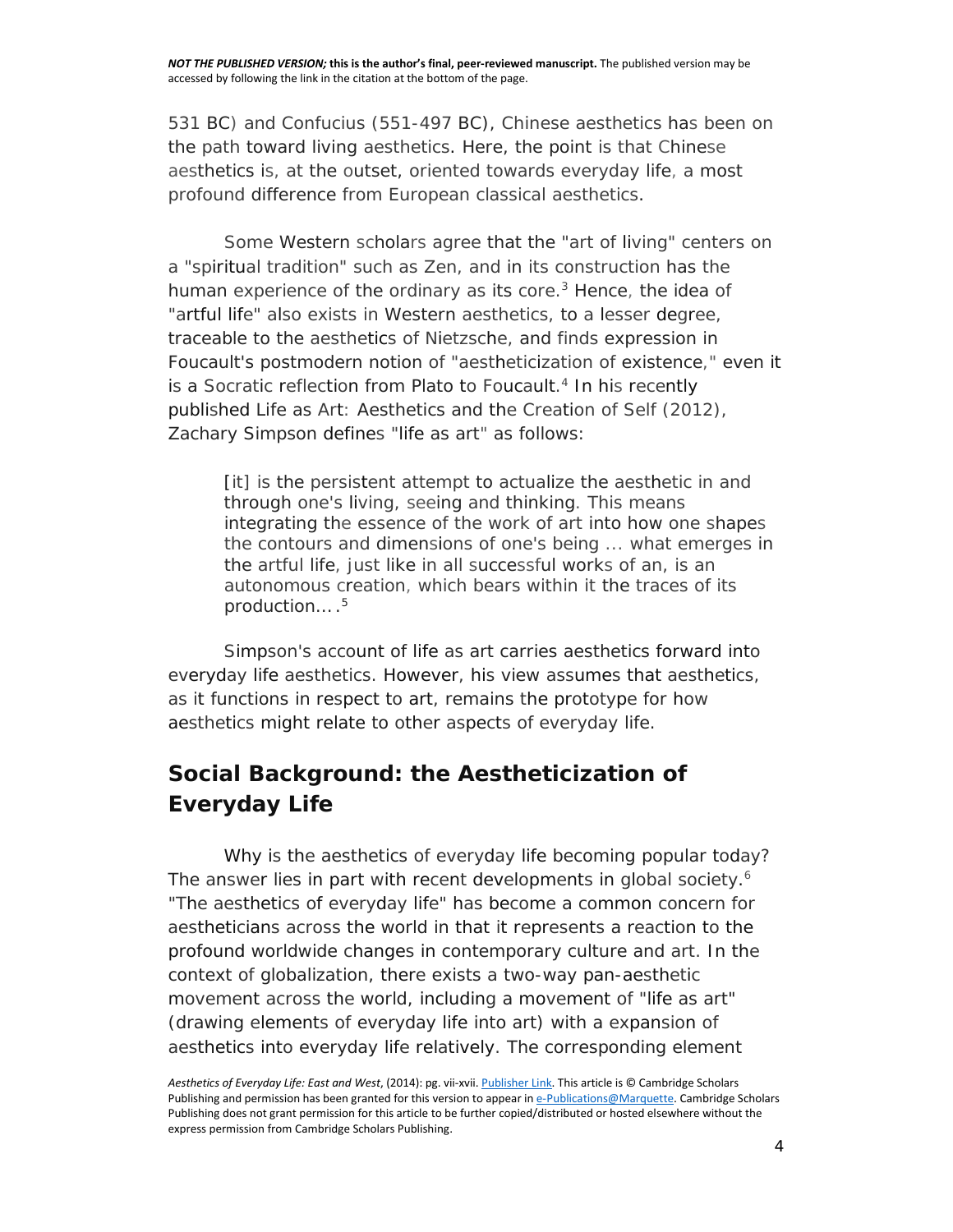consists of a movement of "art as life" (dissolving art within everyday life), in which art loses its "aura" in Walter Benjamin's meaning and is identified with everyday life. This latter development also includes the efforts of contemporary artists to escape the confinement of the aesthetic and create works on the borders of art and non-art.

However, it is also noteworthy that in tenns of its interior structure the aestheticization of everyday life is complex. It occurs on at least two levels: one is on the surface, and the other at depth. While the former refers to the superficial aesthetic transformation of material living, the latter goes deeper 'nto the aesthetic experience of inner worlds. Respectively, these processes bring about exterior cultural change and alter individual features from consciousness to unconsciousnesss.

The expectation is that the aesthetics of everyday life will unseat two fundamental hypotheses of traditional aesthetics, namely: the concepts of "aesthetic disinterestedness" and the "autonomy of art," which represent core notions in classical aesthetics. Classical aesthetics in the European tradition had assumed that it was necessary to differentiate at and aesthetic experience from the everyday world of the senses. Hence, it was necessary to construct a theory of disinterested aesthetics to separate the aesthetic from ordinary life. With the possibility of a clear-cut dividing line between fine arts and popular arts, and the former being limited to only a few select members of society, art and aesthetic were essentially separated from everyday life. In the contemporary Western and Eastern aesthetics, new conceptions that bring the aesthetics of everyday life to the forefront have challenged the hegemony of traditional aesthetics. A focus on discovering the aesthetics of everyday life replaces aesthetic disinterest, and there is no longer an insistence on sharp distinctions between art and the other, as found in everyday experience. Thus, continuity replaces isolation in these domains. At times, aesthetics in its contemporary forms takes on the character of anti-aesthetics, as with the followers of Marcel Duchamp. At the same time, the distinctions between high and low taste that relied upon separating art from ordinary experience are now questioned.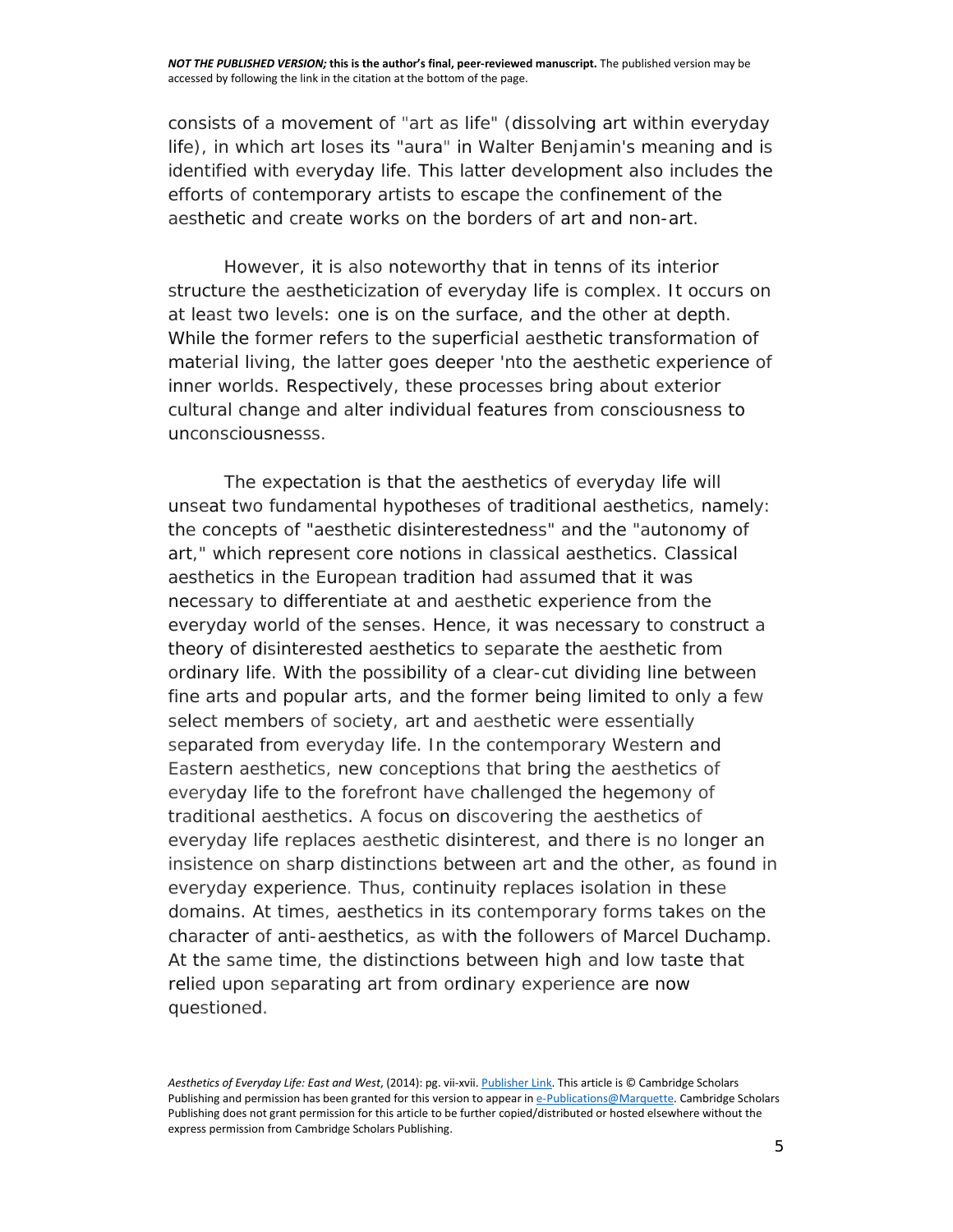## **Philosophical Sources: Heidegger, Wittgenstein and Dewey**

Martin Heidegger, Ludwig Wittgenstein and John Dewey argue against the dichotomy between the subjective and the objective in western philosophy. In their discussions of aesthetics, these philosophers reflect an interest in its application to everyday life.

In his writings of the early 1920s, Heidegger advocated the idea of *"diefaktischeLebenserfahrung"* ("real living experience"). Later, this theme reappears in the concept of *"Dasein"* as in his *Being and Time,* published in 1927. Wingenstein's *Philosophical Investigations* contains the term *"Leben Form,"* where art is seen as a "form of life." Again, Wittgenstein in his 1848 note refers to music as an expression of human life.<sup>7</sup> John Dewey's aesthetics is also concerned with the connection between art and other life experiences. He aims to "restore continuity between the refined and intensified forms of experience that are works of art and the everyday events, doings, and sufferings that are universally recognized to constitute experience.<sup>"8</sup> As Dewey uses the term experience in *Experience and Nature,* he allows for no sharp division of the subjective and the objective, or between action and substance, and as such there is no clear gap between art and everyday life in Dewey's aesthetics. Experience, in its consummation in everyday life, becomes art.

Although Heidegger, Wittgenstein and Dewey have influenced the twentieth-century development of aesthetics, including analytic, continental, and pragmatic aesthetics, not all of which would necessarily support our concern with the aesthetics of everyday life, these philosophers' contributions to this newer development remain substantial. For example, all three philosophers reject the subjectobject dichotomy in philosophy, thus clearing the way for considering everyday activities of persons as art.

Of course, they differ in their understanding of how this might occur. Heidegger distinguishes between authenticity and nonauthenticity in art in his calling for a return to everyday life, and while Dewey seeks to find art in the stream of experience, the followers of Wittgenstein prefer to understand art in terms of social institutions,

*Aesthetics of Everyday Life: East and West*, (2014): pg. vii-xvii[. Publisher Link.](http://www.cambridgescholars.com/aesthetics-of-everyday-life) This article is © Cambridge Scholars Publishing and permission has been granted for this version to appear in [e-Publications@Marquette.](http://epublications.marquette.edu/) Cambridge Scholars Publishing does not grant permission for this article to be further copied/distributed or hosted elsewhere without the express permission from Cambridge Scholars Publishing.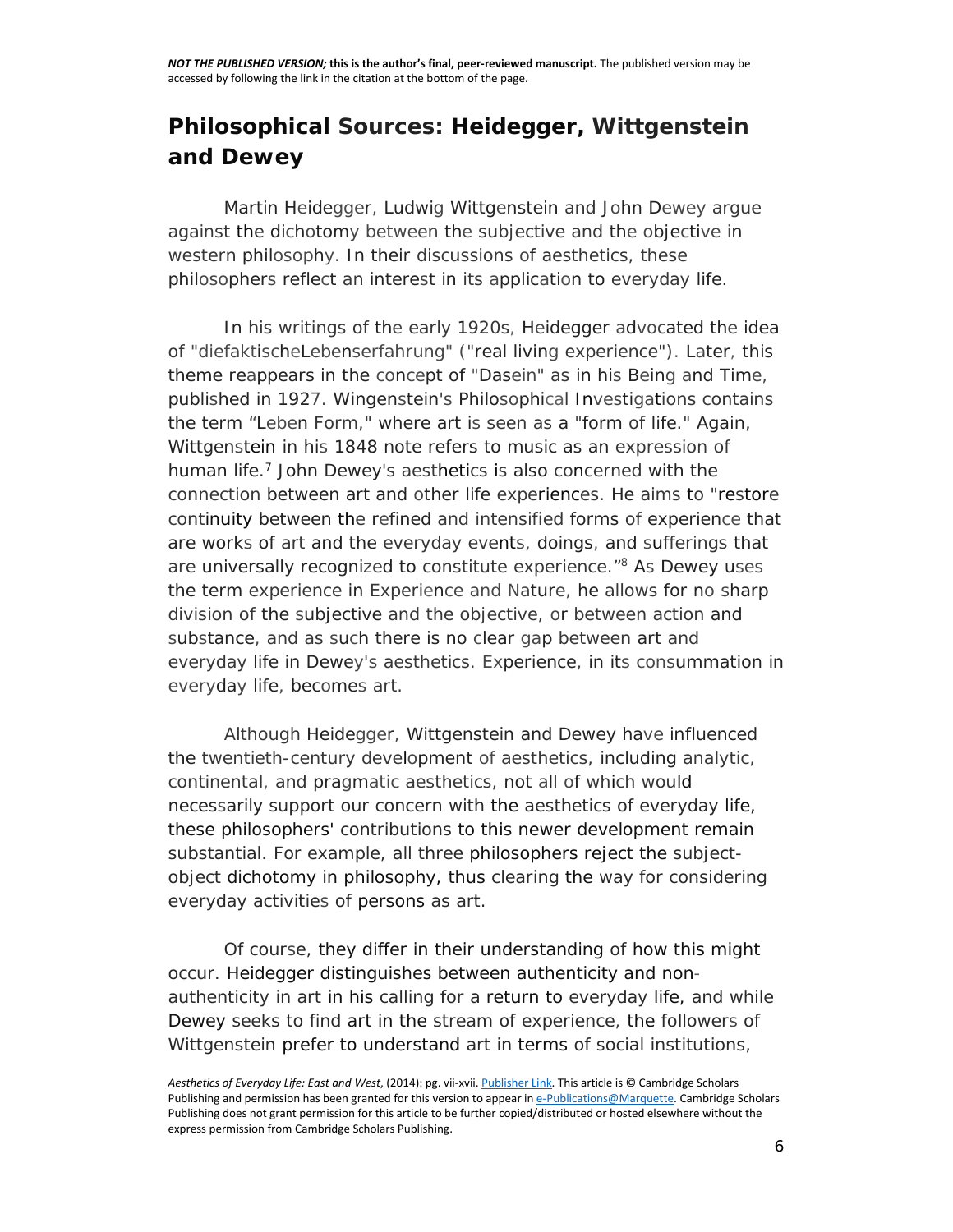such as the art world. Apart from their differences, it seems that Heidegger's phenomenology, Wittgenstein's analytic philosophy and Dewey's pragmatism are in some respects sympathetic to everyday life aesthetics. Dewey's theory of consummate experience is especially useful for its relevance to everyday aesthetics, as ·his ideas are cited in recent research by aestheticians as offering a model for the idea of promoting "artful life."

Although Pragmatic aesthetics and the aesthetics of everyday life differ in some ways, they share certain common interestspragmatic aesthetics advocates "Art as Experience," while the latter is concerned with "Experience as Art." The reversal of this phrase, though seemingly simple, underscores an important difference in direction. The idea of "Art as Experience" aims at restoring the continuity of art and everyday life, its focus being on how art is integrated into everyday experience. However, the idea of "Experience as Art" has its footing in experience, emphasizing that art is merely a part of human experience, and that human experience itself possesses "aesthetic" qualities. The latter points in the direction of building a new form of living aesthetics based on everyday life.

## **The Aesthetics of Everyday Life: Issues and Challenges**

Three prevailing trends can be found in international aesthetics today: aesthetics as a philosophy of art, natural aesthetics (i.e. Anglo-American environmental aesthetics), and aesthetics of everyday life. These trends suggest that art, environment and everyday life represent the major concerns for aesthetic investigation today.

Based on the analysis offered in this introduction and the research in the essays of this volume, it seems clear that the aesthetics of everyday life holds a promising future in both Western and Eastern aesthetics. Given the rapidly growing interest and its · potential for attracting new audiences extending beyond the more narrowly focused traditions of twentieth century analytic and environmental aesthetics, it stands to command its own share of attention in the future of aesthetic studies.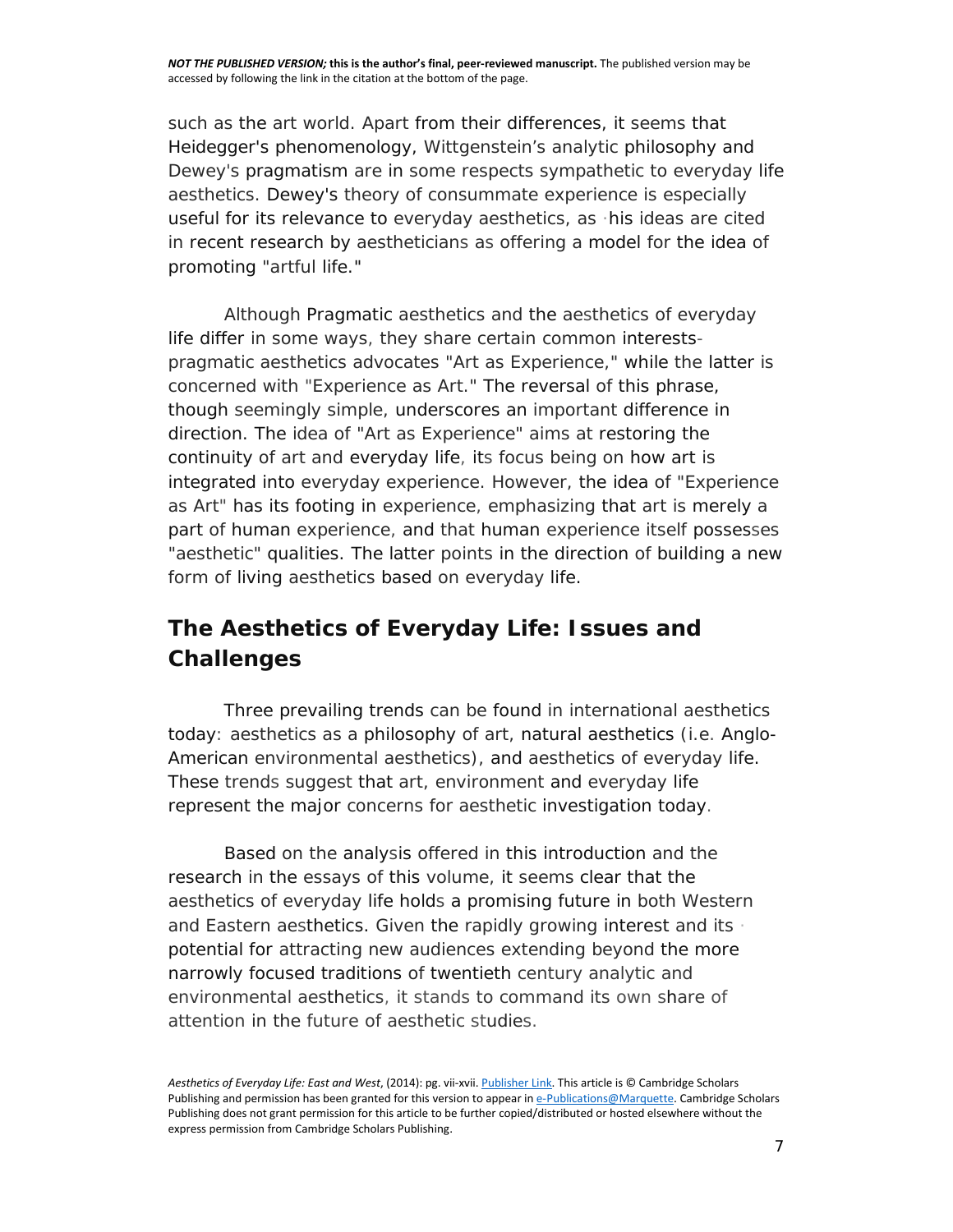As a new trend in aesthetics appearing concurrently in the West and the East in the last ten years, the aesthetics of everyday life points to a growing diversification among existing methodologies for pursuing aesthetics, alongside the shift from art-based aesthetics. The cultural diversity manifest in global aesthetics offers common ground for the collaborative efforts of aesthetics in both the West and the East.

Already, there are signs of productive outcomes from the collaboration of Western and Eastern scholarly traditions on the subject of everyday aesthetics. One area where this collaboration is especially beneficial is in finding ways to connect aesthetics with a wider range of life experiences. Aesthetics in the West is generally based on the notion that aesthetics relates almost entirely to art, or to an idealized nature. Moving aesthetics beyond the limited sphere of life (the arts) that traditional Western aesthetics addresses remains a challenge. It seems that aesthetics in the East is already more closely engaged with the concrete rhythms of life than aesthetics in the West. Hence, Western aesthetics can benefit from this tradition as it seeks to develop effective approaches to bringing aesthetics into the concrete realms of everyday life. Whereas aesthetics in the West tends to focus on the extraordinary, Eastern aesthetics already understands that the aesthetic may populate both the extraordinary and the ordinary forms of experience.

At present, the aesthetics of everyday life as a newly emergent approach to aesthetics may encounter skepticism among aestheticians accustomed to the rigors of analytic philosophers who prefer to discuss aesthetics at the level of abstract concepts and argument, and who tolerate the particulars of experience mainly as illustrations.

For example, it may be argued that the concept of the "aesthetics of everyday life" itself is too broad fo r meaningful philosophical discourse. It is true of course that "everyday life" does not have clear-cut borders, but this can hardly be a significant objection given the seemingly endless debate over the concept of art itself that has taken place in aesthetics since the mid-twentieth century. The parameters of the other main target in Western, environmental aesthetics are also subject for debate in contemporary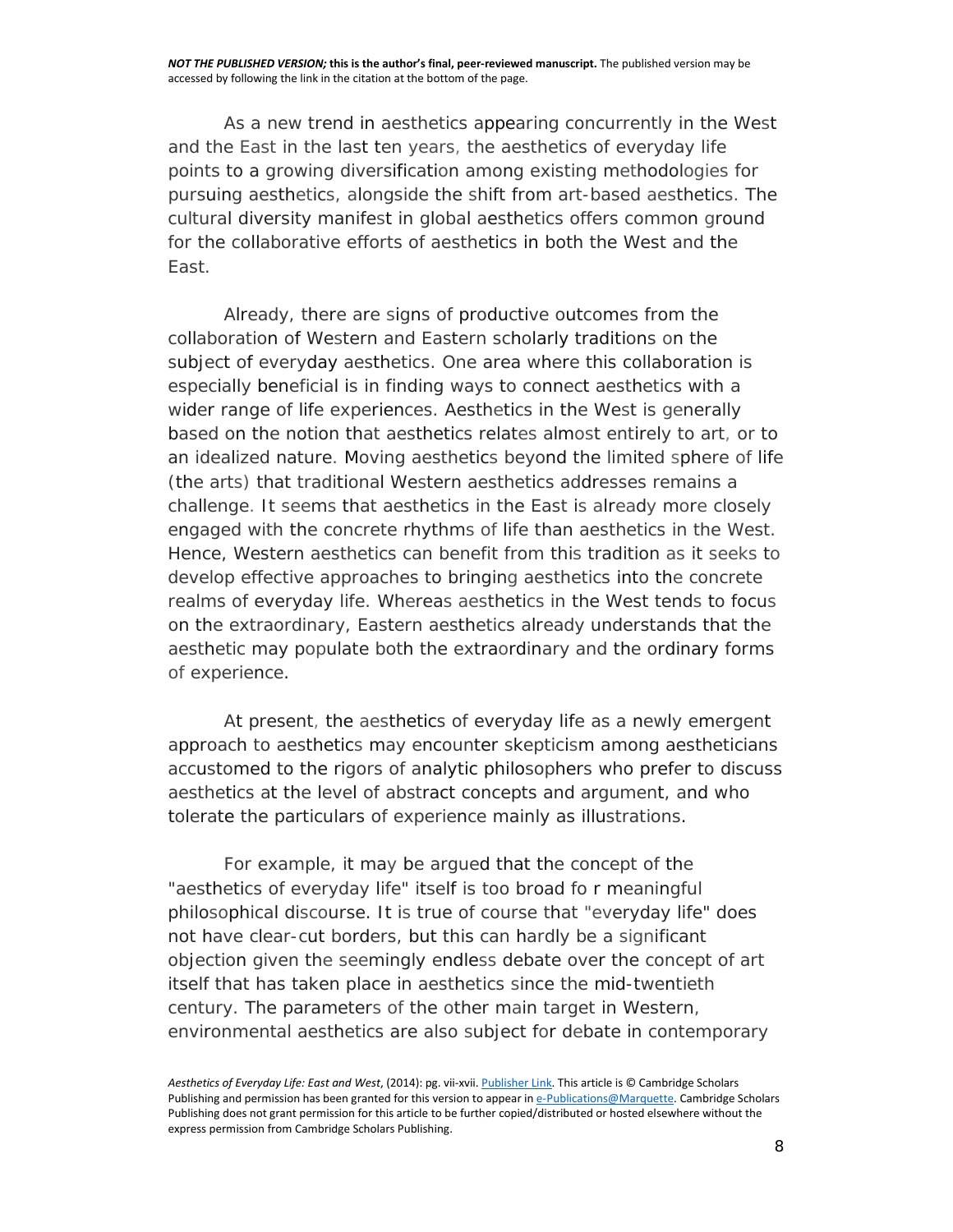circle of aesthetics. Even if "everyday life" further opens the reference field, this is not in itself a reason to dismiss the current efforts to pursue this investigation.

A related objection might be that everyday aesthetics renders problematic any efforts to identity or differentiate particular aesthetic qualities. Against this form of objection one need only recall the endless arguments Posed as to whether it is possible to identity a discrete category of aesthetic qualities. If there were agreement on a particular set of aesthetic properties, there would be no reason to assume that their application is limited to works of art or nature. Indeed many of the aesthetic properties identified in Western philosophy, such as beautiful, pleasurable, harmonious, attractive, elegant and graceful, all seem applicable as aesthetic properties to a wide range of everyday life experiences and objects.

Hence, there is no reason to abandon the pursuit of the aesthetics of everyday life in the face of such objections. On the contrary, there are many benefits to gain in bringing aesthetics to bear on a wider sphere of human life, made possible through efforts to show the relevance of aesthetics to a broader range of human actions.

#### **Dialogue and Consensus: between East and West**

The essays in this book approach these questions from a variety of perspectives in Western and Eastern aesthetics.

Arnold Berleant discusses the dramatic broadening of the scope of aesthetic inquiry today as extending beyond the arts and natural beauty to include environmental aesthetics in recent decades, not only of the natural but also of the social. Along with environmental ethics, aesthetics has become part of the broader scope of environmental studies and the environment includes the social as well as the natural. Aesthetics has been applied to social relations and political uses, and now most recently to the objects and situations of everyday life. Berleant views the dramatic shift from classical aesthetics as formulated by Baumgarten's Aesthetics in 1750 as offering greater inclusiveness and also a fundamental alteration in aesthetic inquiry.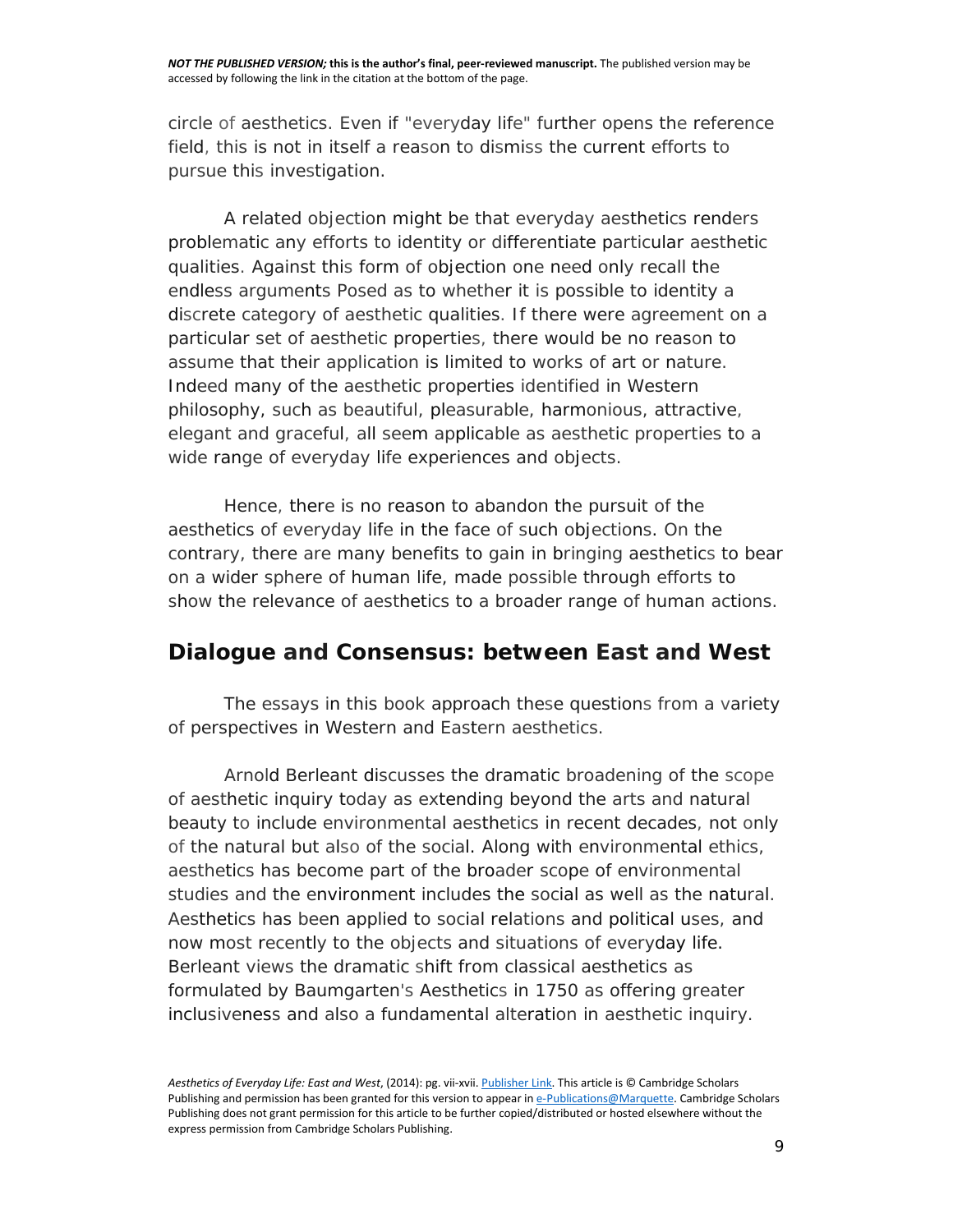This changes the nature of scholarly inquiry in aesthetics from an inquiry into aesthetics of objects to aesthetics of experience and sensibility.

Liu Yuedi traces the shift in contemporary aesthetics from its recent grounding in post-analytic philosophy, with an emphasis on examining aesthetics in the context of an art world, to a renewed interest in exploring everyday life aesthetics as seen from a Chinese perspective (he called it Living Aesthetics). In their embracing of the aesthetics of everyday life including environmental aesthetics, contemporary scholars find new interest in the impact of globalization and the "natural aesthetics" of particular environments, such as the search for a new understanding of being Chinese in the contemporary arts and culture as seen by Chinese an global aesthetics.

Thomas Leddy argues that understanding the relation of ethics to aesthetics is a necessary component for a theory of everyday aesthetics. With references to Aristotle's theory of happiness and Confucius's understanding of the conditions necessary to a well fonned life, Leddy offers the thesis that "everyday aesthetics is important because our lives have a fundamental aesthetic dimension in so far as they are happy or not, and this dimension is one on which aesthetics overlaps with ethics."

His analysis divides contemporary theories of everyday aesthetics into two categories. The first (right) includes those (A len Arvid Carlson, Parsons, Downey and others) who argue that aesthetics in everyday life should be treated similarly to how aesthetics is considered in reference to art. The (left) theorists (Leddy, Uriko Saito, Richard Shustennan, Arto Haapala and others) break down important distinctions between aesthetics in art and everyday life. Happiness in Leddy's theory extends to virtually all aspects of li fe including nature, bodily and social experiences, as well as the activi ties of the mind.

Allen Arvid Carlson finds a dilemma of everyday aesthetics originating in "an inherent tension between the traditional Western notion of aesthetic experience and the typical experience of everyday life." This tension opposes the traditional aesthetic experience as "abstracted and disinterested" against the "engaging and active"

*Aesthetics of Everyday Life: East and West*, (2014): pg. vii-xvii[. Publisher Link.](http://www.cambridgescholars.com/aesthetics-of-everyday-life) This article is © Cambridge Scholars Publishing and permission has been granted for this version to appear in [e-Publications@Marquette.](http://epublications.marquette.edu/) Cambridge Scholars Publishing does not grant permission for this article to be further copied/distributed or hosted elsewhere without the express permission from Cambridge Scholars Publishing.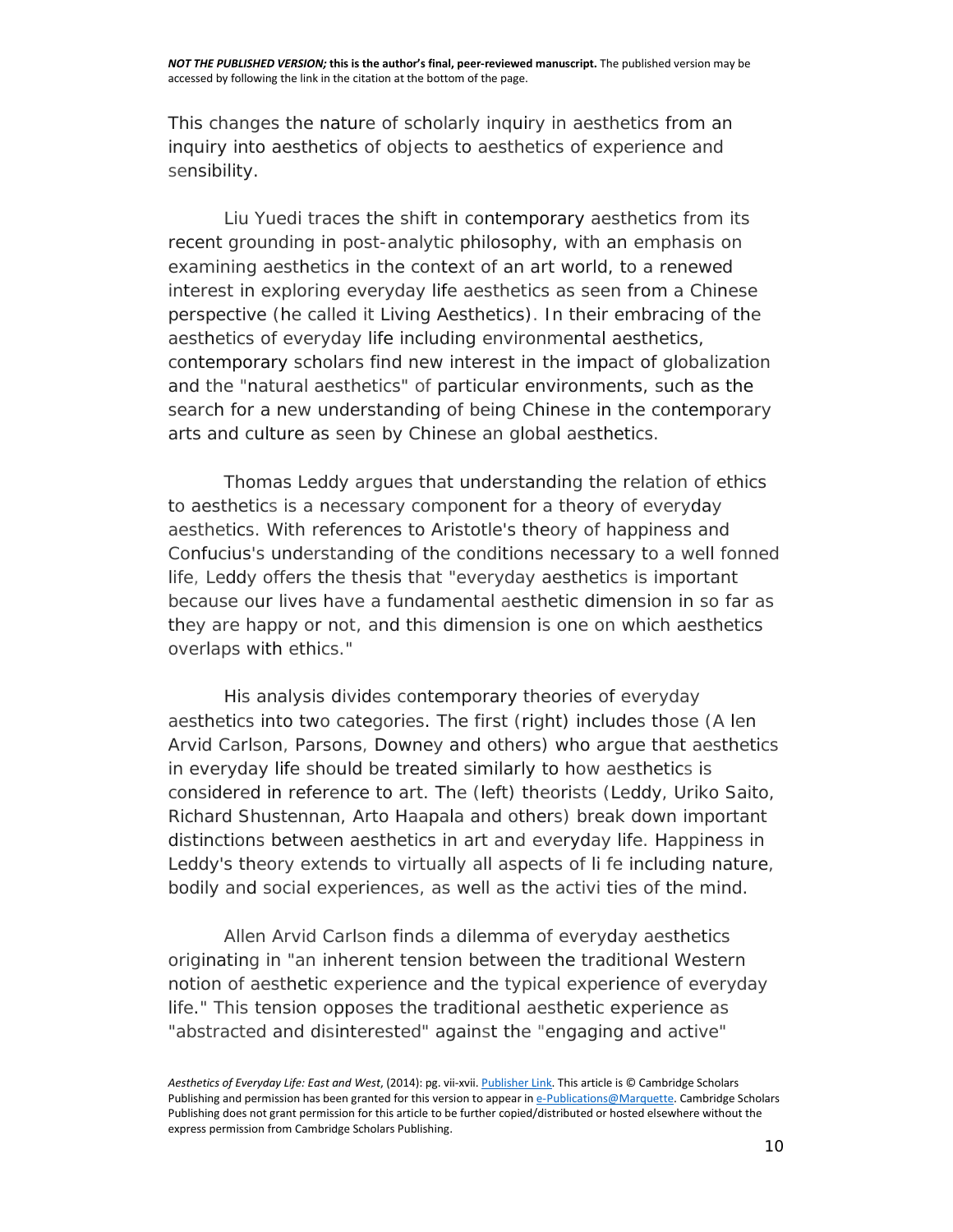features of mundane ordinary experience. Carlson examines six strategies aimed at easing the tension between the aesthetic and the everyday, only one of which he finds plausible (a cognitive approach focusing on the "interesting details, complex workings, and subtle functionings" of everyday life).

Heinz Paetzold examines the relationship between aesthetics and ethics in the formation of human individuality and sociability by juxtaposing Michel Foucault's aesthetics of existence and Charles Taylor's ethics of authenticity. Paetzold argues that aesthetics, which focuses on the individual, helps to prevent them from being subordinated to the universal. Aesthetics discloses new perspectives on the world and stimulates us to experience the world in new ways. The experience provided by aesthetics thus draws attention to aspects of life ignored in everyday life.

According to Paetzold's understanding, Foucault posits an aesthetics of existence as a solution to the shortcomings of modem society. This new understanding of the contemporary world calls for an updated societal model replacing the Greek polis, and based on Foucault's contemporary aesthetics of existence. Foucault identifies the key elements of attention to the details of the world around us, viewing the world from different perspectives, and the acknowledgment of aesthetics as a form of knowledge. Individuals should thus dedicate their lives to the art of living, which entails connecting aesthetic existence and the 'ethics of authenticity while overcoming the separation of art and everyday living.

Curtis L. Carter examines the aesthetics of everyday actions and objects as experienced through various stages in the evolution of art photography with examples from the beginning of the twentieth century to the present including "pure photography," staged, altered, and appropriated photographs. With philosophical references grounded in the writings of Walter Benjamin and Roland Barthes, the essay traces changes in the understanding of everyday life aesthetics as seen from the eye of the camera. With the aid of the camera, photographers, from Edward Weston and Man Ray at the beginning of the twentieth century to Ed Ruscha and Jeff Walls at present, continue to show new possibilities for understanding aesthetics in human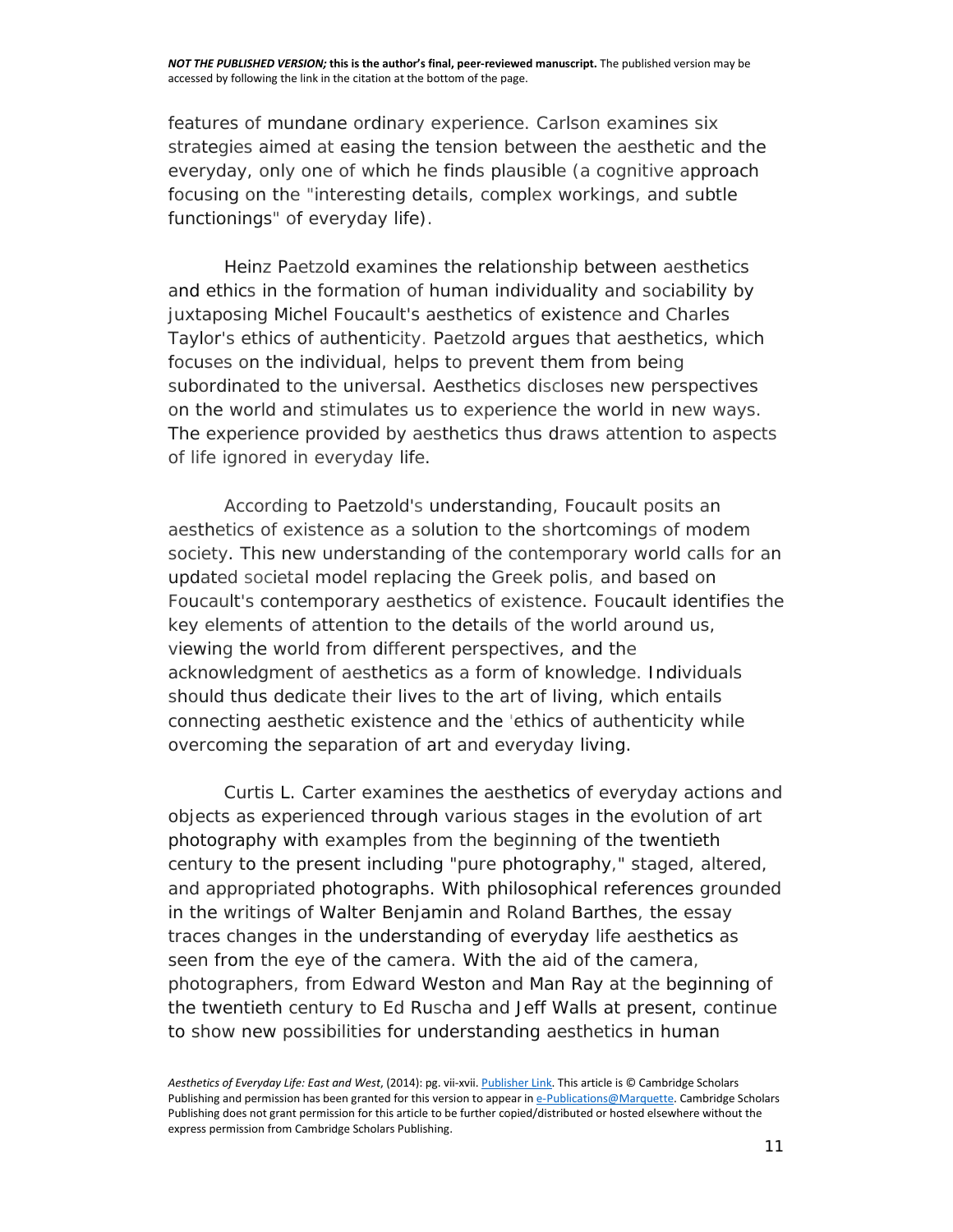experience. Photography thus offers a window into the connections between aesthetics and everyday life.

Susan Feagin approaches the aesthetics of everyday life from the perspective of theatre arts where ordinary actions may constitute portions of a theatrical, performance as well as appreciation of a theatre performance. Using Allan Kaprow's "happenings" and Antonin Artaud's theory of audience participation as examples, Feagin demonstrates how the actions of everyday life become the materials of theatre art. Emotional responses common in everyday life thus constitute both the materials of theatre and represent an important element in audience engagement.

Adile Jale Erzen finds the street objects of Istanbul as similar to those of avant-garde or *arte povera,* which she labels "found avantgarde." Such objects from different areas of Turkey were not meant as art but nevertheless were produced with a sense of aesthetics that generates experiences close to the experiences afforded by the avantgarde art object. Her strategy in the search for aesthetics in everyday life is to transform street objects into art, or objects that generate aesthetic interest comparable to the experiences afforded by other recognized forms of art.

Stephen John Davies examines the origins of human adornment and ornamentation, such as jewelry, in reference to the aesthetics of everyday life. His analysis suggests that personal adornments are neither trivial nor meaningless with respect to their social functions. Davies explores the connections between the aesthetic character of such adornments and their functional purposes.

Mary Bittner Goldstein explores the transitions from Kantian aesthetics, in which the emphasis is on the aesthetic experiences of nature and art, and analytic aesthetics to the study of the aesthetic qualities found in everyday life. How, for example, does the aesthetic experience attained from attending to the formal and expressive qualities of a work of fine art differ from the appreciation of the decoration of a living room or the agreeable aroma of freshly brewed coffee?

*Aesthetics of Everyday Life: East and West*, (2014): pg. vii-xvii[. Publisher Link.](http://www.cambridgescholars.com/aesthetics-of-everyday-life) This article is © Cambridge Scholars Publishing and permission has been granted for this version to appear in [e-Publications@Marquette.](http://epublications.marquette.edu/) Cambridge Scholars Publishing does not grant permission for this article to be further copied/distributed or hosted elsewhere without the express permission from Cambridge Scholars Publishing.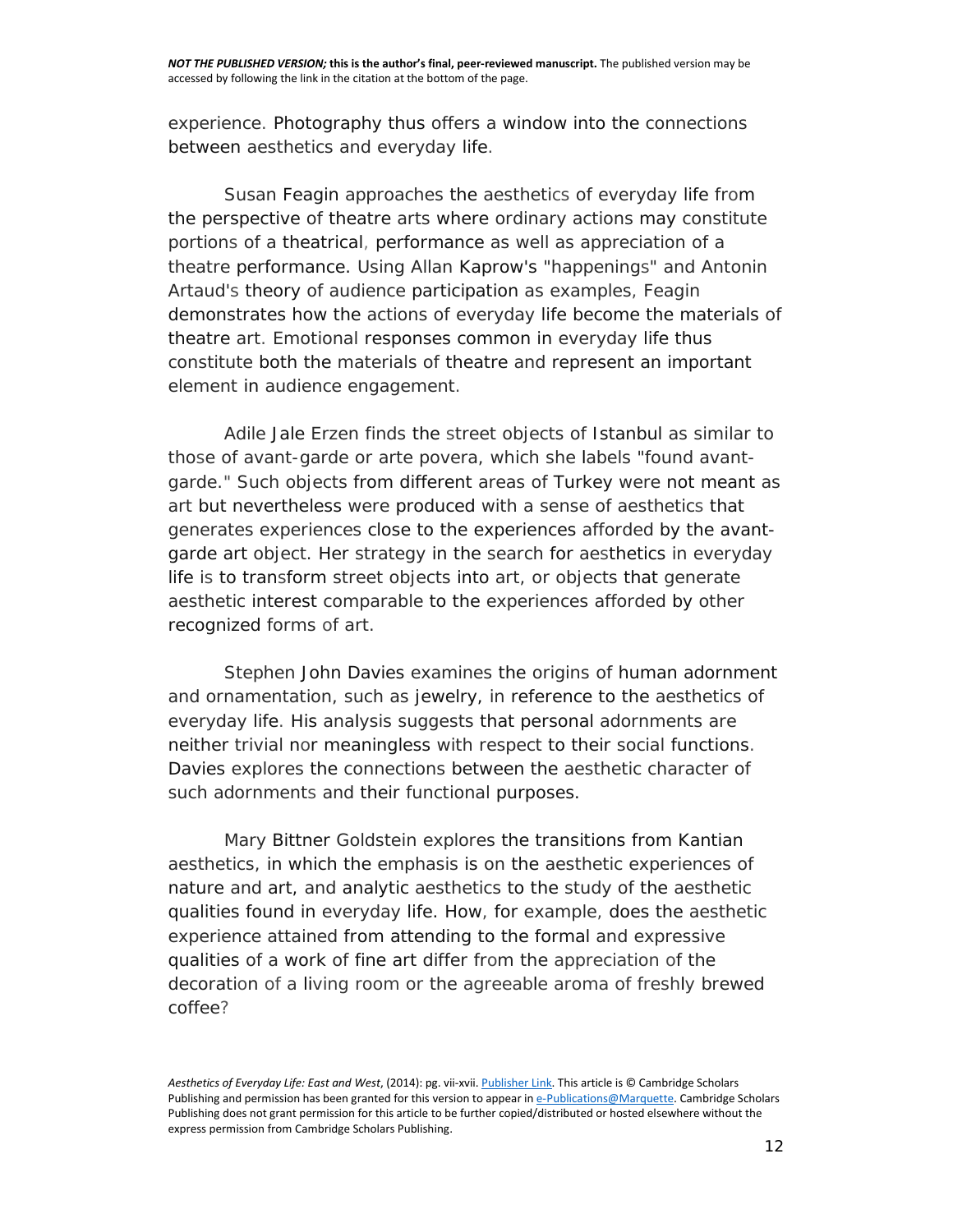Yuriko Saito offers an account of everyday aesthetics with reference to traditional Japanese texts, in which the aesthetic, in both its positive and negative states, is found to be pervasive throughout all aspects of the "everyday, including the quality of sounds, bodily movements and ritual ceremonies such as the tea ceremony, domestic chores, food, the work environment, responses to changes in seasons, and personal and social interactions. Awareness of the aesthetic in Japanese culture is grounded in a heightened sensibility, and Saito's essay contrasts the importance of the negative aesthetics found in Japanese aesthetics with its relative absence in Western aesthetics. Negative aesthetics is considered important because "it participates in shaping our worlds as well as in forming individual experiences.

Pan Fan sets forth the everyday life of the traditional literati extending from the scholar 's study to outdoor poetry gatherings. This view of the aesthetics in the everyday life of the Chinese traditional scholar is set in contrast to the aesthetic features of everyday life in contemporary China. The solution of transforming aesthetics in the direction of everyday aesthetics is to return to the broad perspective found in traditional Chinese classical aesthetics.

Wang Que's methodology for aesthetics embraces both art and all levels of everyday life, including the lives of every social class. His view dispenses with aesthetics as an independent system of modem knowledge or a certain aesthetic theory, replacing them with aesthetic explorations concerning the quality of worldly life. Body, desire, consumption and pleasure replace transcendental concerns in his view of everyday aesthetics.

#### **Notes**

- 1Andrew Light & Jonathan M. Smith eds., *The Aesthetics of Everyday Life* (Columbia University Press, 2005); Yuriko Saito, *Everyday Aesthetics*  (Oxford University Press, 2007); Katya Mandolin, *Everyday Aesthetics: Prosaic. The Play of Culture and Social Identities* (Ashgate, 2007); Thomas Leddy, *The Extraordinary in the Ordinary: The Aesthetics of Everyday Life* (Broadview Press, 2012).
- 2Liu Yuedi. *Living Aesthetics: Critique* 0f *Modernity and Re-construction of Aesthetic Spirit* (Hefei: Anhui Education Press, 2005); Liu Yuedi. *Living*